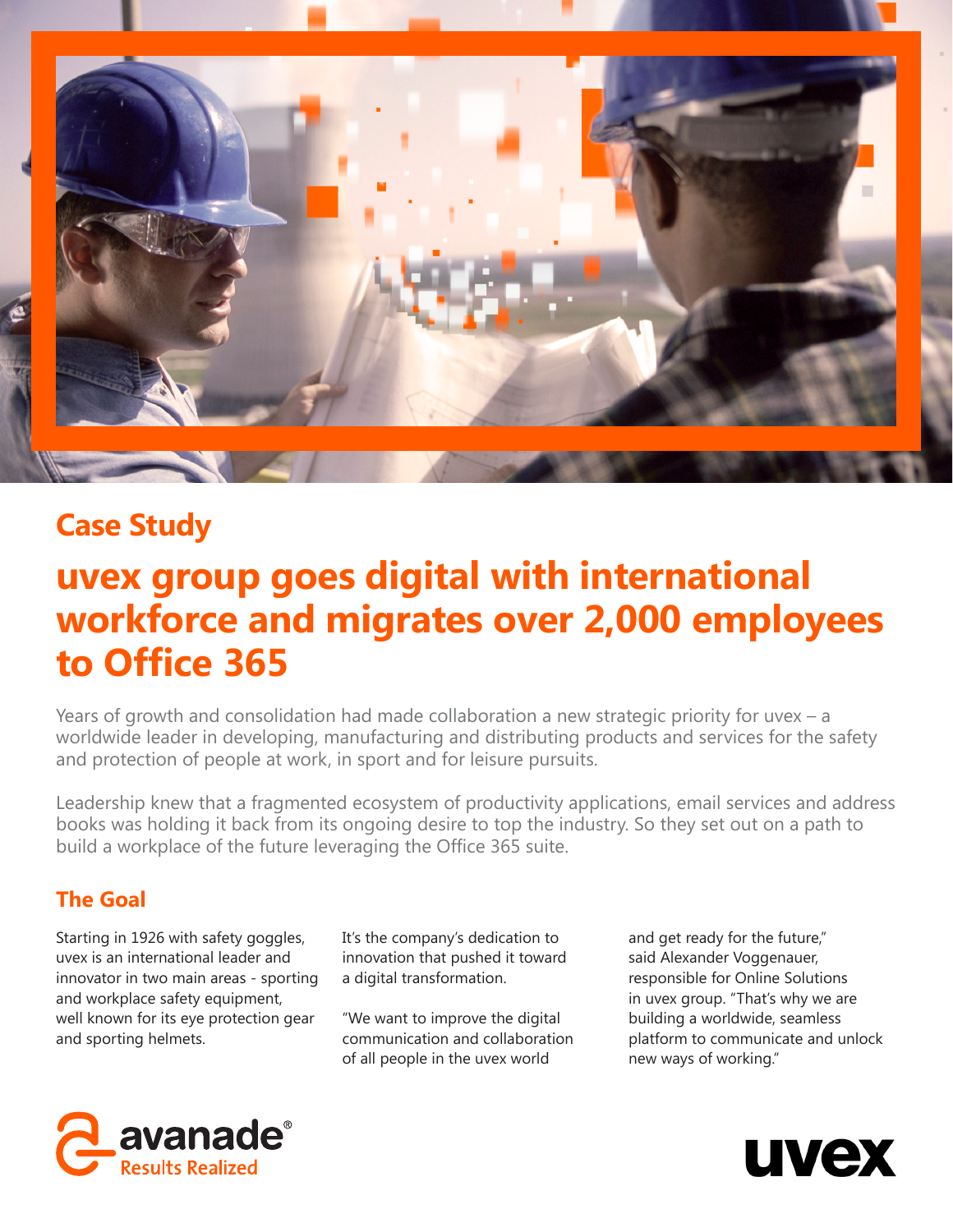## **Case Study**

uvex group goes digital with international workforce and migrates over 2,000 employees to Office 365

With multiple subsidiaries and branches spread out geographically, from South Africa, to Europe, to North America, uvex group found itself with a number of disparate productivity and identity access solutions in place, from Lotus Notes, to GroupWise, to ageing on premise versions of Microsoft Office. As such, it set out to unify the workplace on a single Office 365 platform, in order to:

- **Collaborate easier:** Make collaboration simpler and more powerful for over 2,000 employees worldwide under its "one world, one platform" project.
- **Happy employees:** Improve worker satisfaction, giving end users the greatest and latest technology (Online, Desktop, Mobile) to provide a "workplace of the future".
- **Be bold:** Be innovative, by adoption of new ways of working by using Skype and new offerings such as Sway.

## **The Solution**

With just a few months until their fiscal year end in 2016, uvex group knew it needed to move fast in order to achieve its goals in a timely way – if it waited too long, it would take months until the project could start up again.

After a competitive process, Avanade was finally selected as strategic partner. Not only did we propose an in-depth plan to deliver on time, leveraging several of our Connected Methods principles, but our experts also displayed an enormous wealth of experience that let the leadership know they would move forward swiftly and effectively.

"We were impressed by Avanade's experience and approach. The plan you proposed to us struck all the right notes so we moved forward," said Alexander Voggenauer. "It's clear you knew your stuff."

Once work began, Avanade focused on delivering a modern Office 365 based workplace to give uvex users a compelling new collaboration platform, a unified Active Directory solution and more control for administrators. The solution covered everything from upgrading older systems to the newest Office, a coordinated staged roll-out, an Identity Management migration as well as intensive training, change management and technical support through and after delivery.